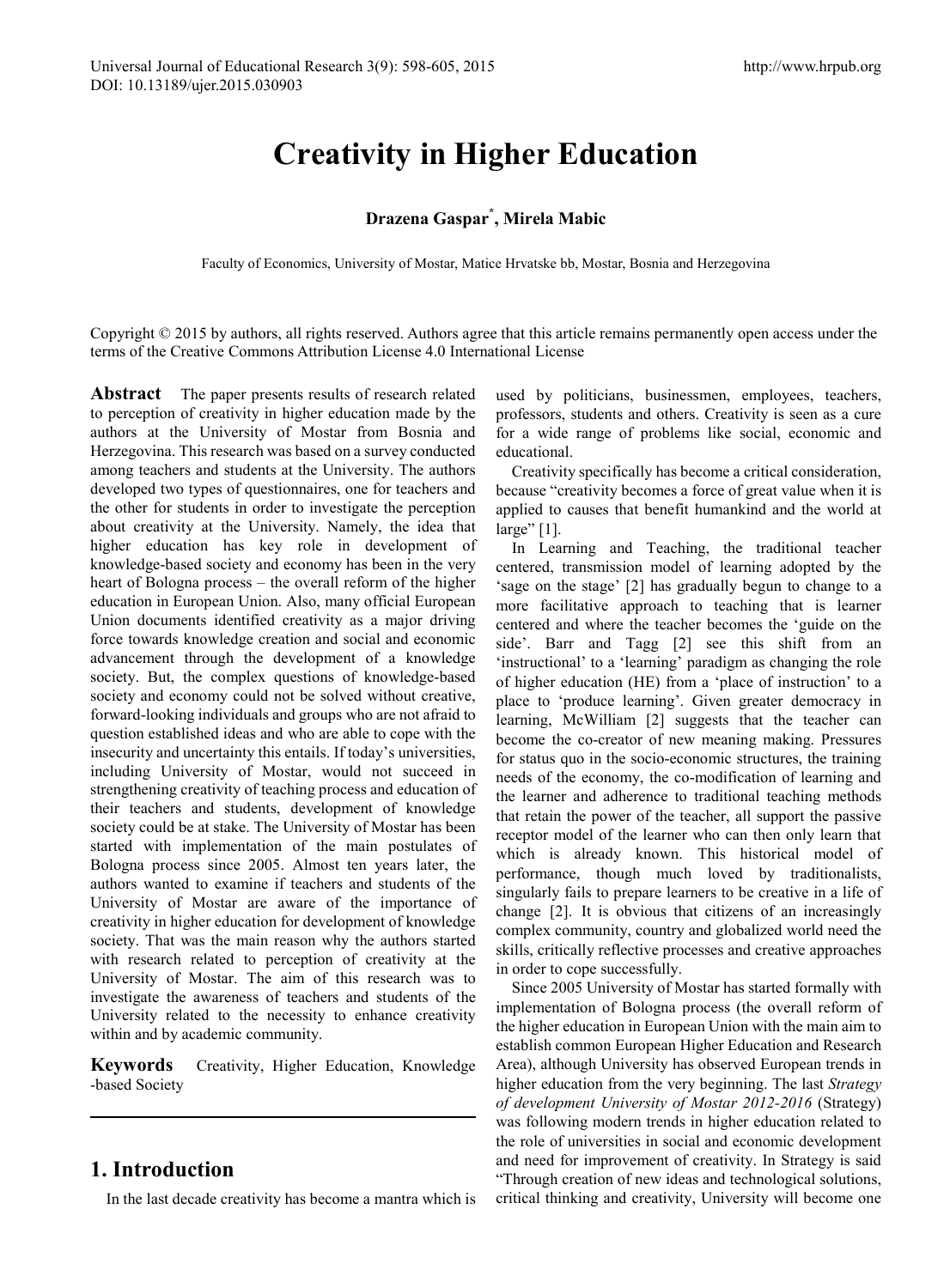of the key drivers of economy and sustainable development and at the same time it will foster and work on preserving cultural and historical heritage of social community from which is originated [3]. Although is Strategy publicly presented, discussed and adopted by University Senate, it is general opinion that traditional attitudes towards knowledge transfer by lecture, however, still pervade many disciplines at the University. That was the main reason why the authors started with research related to perception of creativity at the University. That was the first research of that type at the University of Mostar and it was based on a survey conducted among teachers and students at the University. The authors developed two types of questionnaires, one for teachers and the other for students in order to investigate the perception about creativity at the University. Two questionnaires were used because of different general information about teachers and students.

In the paper are presented results of this preliminary research which had aim to investigate the awareness of teachers and students of the University related to the necessity to enhance creativity within and by academic community.

## **2. Concept of Creativity**

Term creativity has root in a Latin word *"creare"* which means produce something. Latin poet Horatio wrote that poets and painters have talent to *create* something new. But, in Christian period word "creation" got completely different meaning. It was used to describe God act of creation, not human [4]. Modern approach to creativity has started with theory of Graham Walas published in his book "Art of Thought" in 1926. He explained model for the four stages of creativity: preparation, incubation, illumination and verification. But, formal start of scientific research of creativity was imputed to J.P. Guilford. Guilford made an important contribution to understanding of creativity when he distinguished between convergent and divergent thinking processes. Convergent thinking, usually deductive, is thinking in which ideas are examined for their logical validity or in which a set of rules is followed while divergent thinking is an unusual and un-stereotyped way of thinking which generates several possible solutions to problem. Emphasis on divergent thinking and novelty is consistent with the typical layperson's conception of creativity but problematic when the solution must be both novel and effective [5]. Creativity occurs on the right side of the brain when ideas are sparked, but to make creativity useful requires both divergent thinking (generating many unique ideas) and convergent thinking (combining those ideas into the best result) [1].

There are a number of definitions of creativity, depending on different authors. Stjepan Ozimec said that "Creativity is a such kind of creation by which one produce something new, different from known, which include individual way of problem solving, discovery of unknown" [6]. As Isaksen said, creativity is not unambiguous phenomenon which could be defined precisely [7].

The physicist David Bohm saw creativity as dependant on perception and ability to recognize something new, requiring a state of mind which is 'attentive, alert, aware and sensitive' and does not impose existing preconceptions. This is very similar to the state which the educationalist Mezirow says is necessary for transformational learning to take place in which a person may have to abandon or modify their values and beliefs in order to accommodate their new experience and to create a new meaning. Bohm sees creativity as potentially opening the way to transform the individual [8].

More importantly, educators will have their own implicit definition of creativity that will influence their acceptance of creativity as an important skill to be taught [5]. In contrast to the popular view in which creativity is characterized as merely weird or non-conformist, an appropriate definition for educators focuses on the process culminating in a novel and effective solution to an open-ended problem. The importance of both novelty and effectiveness is reflected in the following definition. Creativity is "… the ability to produce work that is both novel (i.e. original, unexpected) and appropriate (i.e. useful, adaptive concerning task constraints)" [5].

#### **3. The Importance of Creativity in Higher Education**

Higher education has been paying attention to the creativity when it was faced with large economic, cultural and other macro-environmental challenges which are changing role of universities from classical research universities (, ivory towers ") to entrepreneurial universities in the way that they not only became autonomous in their decisions, but also in the way that they developed and implemented new research and transfer relationships within their respective regions.

Livingston identified rising costs, increasing direct competition between universities, indirect competition from easily accessible alternative forms of learning, off-campus education possibilities such as the Internet as just a few modern challenges faced by university [9]. This leads modern universities to the ultimate challenge, staying relevant and becoming redundant in a highly competitive market. In this regard, competitiveness expands to additional factors such as off-curriculum activities, innovative and new modules, sport development, development of reading skills, ease of information access and a safe, conducive learning environment [1]. One such additional factor is the addition of creativity as stimulus in the development of the university student [1].

Almost all European strategic documents related to higher education mentioned creativity as imperative precondition for its further development. Document *Lisbon Declaration - Europe's Universities beyond 2010: Diversity with a common purpose* from the year 2007 stressed the need for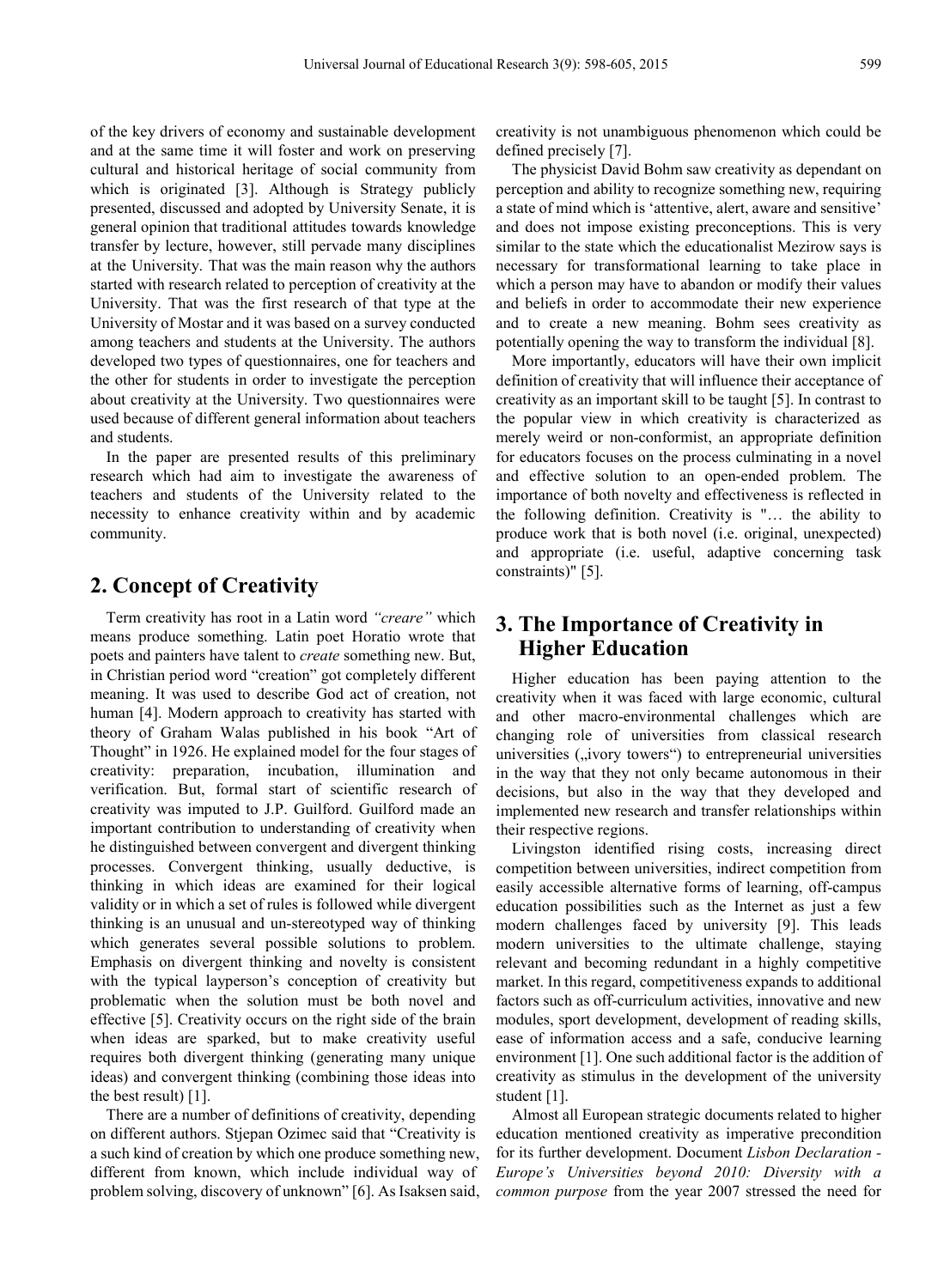"strong universities for Europe" [10] enable "to produce an institutional milieu favorable to creativity, knowledge creation and innovation" [10].

European Commission in Document *EUROPE 2020 - A strategy for smart, sustainable and inclusive growth* state as one of the three priorities: "smart growth – developing an economy based on knowledge and innovation" which means "strengthening knowledge and innovation as drivers of our future growth. This requires improving the quality of our education, strengthening our research performance, promoting innovation and knowledge transfer throughout the Union, making full use of information and communication technologies and ensuring that innovative ideas can be turned into new products and services that create growth, quality jobs and help address European and global societal challenges. But, to succeed, this must be combined with entrepreneurship, finance, and a focus on user needs and market opportunities" [11]. It is obvious that the role of European universities is crucial in the further development of EU. European Commission in the document *Europe 2020 Flagship Initiative* from 2010 said that to achieve Innovation Union EU Member states need the following: "Our strengths in design and creativity must be better exploited. We must champion social innovation. We must develop a better understanding of public sector innovation, identify and give visibility to successful initiatives, and benchmark progress [11]. Document *Smart People for Smart Growth* is statement by the European University Association (EUA) on the EU Flagship Initiative "Innovation Union" of the Europe 2020 European Strategy for Smart, Sustainable and Inclusive Growth. First of six key messages was that "Europe's universities play an essential role in the "innovation chain" through their research and teaching activities which strengthen our knowledge base and skill development to provide new jobs for the future" [12]. Part six of that Document is dedicated to "Promoting openness and capitalizing on Europe's creative potential" [12].

"Creativity in Higher Education", a project initiated by the EUA and cofunded by the Socrates Programme of the European Commission, was designed as an exploratory activity to enhance understanding of the concept. The aim of the project was to contribute to the advancement of the European knowledge society by identifying good practices and providing higher education institutions and their major external stakeholders – governments, quality assurance agencies and other partners – with operational recommendations on how to foster creativity [13]. Among ten key recommendations to European higher education institutions which have been derived from the findings and conclusions of the Creativity Project, the following are related to creativity [13]:

 Striving towards a creative mix of individual talents and experiences among students and staff, providing common fora for researchers from different disciplines and offering diverse learning experiences will likely result in conditions favourable to the creativity of the higher education community.

 It is recommended that HEIs explore the concept of a learning organisation for their management and governance structures. As important as these structural elements are, they must be complemented with ethical and cultural concerns in order to create an institutional milieu favourable to creativity.

In order to build upon EUA's recent work in enhancing the relationship between quality assurance processes, creativity and innovative practices, EUA launched a project in 2007, entitled Quality Assurance for the Higher Education Change Agenda (QAHECA). QAHECA aimed to explore what kind of quality processes for teaching and learning, both internal and external, support creative and innovative higher education institutions and seeks to limit the potentially problematic effects of these processes. Recommendation directly related to creativity said ., Quality assurance should be inclusive. A key success factor for an efficient quality assurance (QA) that enhances creativity at institutional level implies engaging the whole institutional community and not just considering OA as the special purview of a specific OA unit. This approach regards, for example, strategic planning, educational development and staff development as part of QA processes. We also urge the QA agencies to revisit their standards and processes in order to analyse in which ways they can encourage institutions to adopt this approach" [13].

It is obvious that the mentioned EU documents and projects just gave general recommendations for fostering creativity at HEIs. Unfortunately, they did not offer any analysis of eventual obstacles and limitations that could arose in implementation of those recommendations. One other research, "The State of Creativity in Education" was conducted among individuals (1014 educators) in the field of education across 13 countries (Australia, New Zealand, China, Hog Kong, Taiwan, India, Philippines, Indonesia, Vietnam, Thailand, Malaysia, Singapore and South Korea) in the Asia-Pacific region in 2013. The main goal of this survey was to probe respondents on their attitudes, goals, challenges and needs in the area. Faculty, administrators and other members of the primary, secondary and higher educational structures of their countries, answered a series of fifteen questions related to creativity in schools: current practices, goals, the impact on broader innovation and more [14]. The main results of survey were following [14]:

- Uncovered strong support for creativity in the classroom (62% educators strongly felt that they should be creative regardless of the subjects they teach).
- The important role of the educator in the process of fostering creativity (a significantly higher number of respondents, 35% versus 21%, held that educators, rather than parents were primarily responsible for this activity).
- The importance of proper tools and training (41% educators believe that tools and training for educators are the most critical need to promote creativity).
- Digital tools and technology are important in enabling or facilitating creativity (85% respondents felt that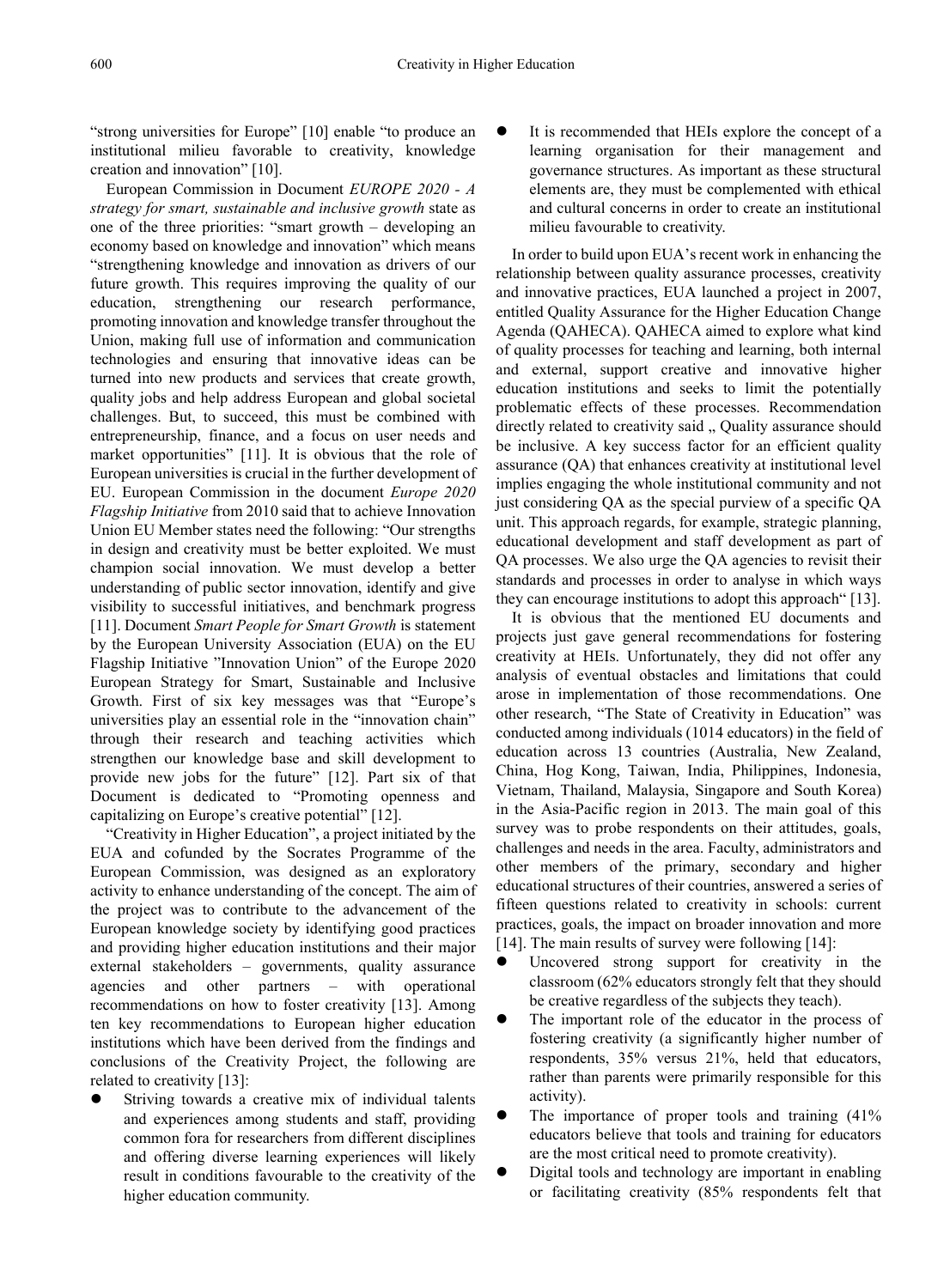technology and digital tools play an important role, while 34% indicated that they were prepared to adapt their teaching methodology to leverage digital tools).

 The recognition of the main constraints imposed by education system (57% are hamstrung by an education system that is not geared towards creativity, 49% blame it on lack of resources, 29% blame it on lack of time an 36% believe that the biggest barrier to creativity is a system that is heavily reliant on testing and assessment).

The main values of this research are that it highlighted the importance of teachers (educators) in fostering creativity and that it was clearly identified basic limitations for implementation of creativity, especially those related to education systems. Those findings could help other education institutions to make deeper analysis of themselves and their education systems regarding creativity.

As it is already mentioned, University of Mostar has continuously observed European and other trends in higher education in order to be in step with good European and world practices. Although joining of Bosnia and Herzegovina (BH) to European Union is very uncertain, academic community of BH does not want to get behind European higher education institutions, but want to be prepared for joining in European Higher Education Area. University of Mostar is trying to be leading institution on that path.

#### **4. Materials and Methods**

The research was conducted on a convenience sample of teachers and students at different faculties of the University of Mostar. Participants in research were informed of its purpose and participated voluntarily. Two types of questionnaires were developed, one for teachers and other for students. Generally, questionnaire had two main parts. First part contained general information about respondents while second part contained four groups of questions/ statements. As it was already mentioned, the difference between two types of questionnaire lied just in the first part. Namely, the general information related to students covered following: faculty, type of study (bachelor or master), field of study and study year. The general information related to teachers covered: type of teacher (professor/assistant), teaching field, age, teaching experience and overall working experience. The second part of questionnaire was the same for both, teachers and students. The first group of questions/statements evaluated frequency of practicing specified activities related to creativity. The second group of questions/statements evaluated the frequency of students' involvement during the class. The third group was related to expressing a degree of agreement with a set of statements about creativity in the classroom while the fourth group of statements offered respondents possibility to choose one or more of definition of the term creativity. The frequency of use and degree of agreement were scored according to the

Likert scale with grades from 1 (never/totally disagree) to 5 (always/strongly agree).

After the technical control of questionnaires, sample consisted of 445 questionnaires - 58 questionnaires completed by teachers and 387 questionnaires completed by students. Data were analyzed in Microsoft Office Excel 2007 and SPSS for Windows, version 17.0. Results were expressed in absolute (f) and relative frequencies  $(\%)$ , also mean and standard deviation (M±SD) were calculated. The differences in the attitudes of teachers and students were tested by t-test for independent samples. The level of significance was  $p=0.05$ . P values that could not be expressed by three decimal places were reported as p<0.001.

#### **4.1. Research Results**

As noted in previous paragraph, the second part of questionnaire contained four groups of questions/statements about creativity, so results of research are presented in the same manner. The first group of questions/statements was related to the evaluation of the frequency of application of specified activities during class - teaching process. Both, teachers and students evaluated to what extent specified activities appeared during teaching classes, i.e. meaning to what extent teachers practiced them. Results are presented in the Table 1.

Evaluation of teachers' behavior related to creativity during the teaching process shows that there is statistically significant difference in opinions between teachers and students for each activity stated in Table 1. In the most cases teachers gave better grades, so one could conclude that teachers thought that their lectures are creative and customized to students' needs because they often behave according to specified activities (Table 1). Students' grades were not so high. They thought that teachers were not often affable, nor interested for students' ideas. According to students' opinions teachers do not respect unusual students' questions, do not give creative examples, teachers are not open for new solutions or acceptance of different opinions. Comparison of average grades, beside statistical significant differences, shows that the greatest difference between teachers and students opinions is related to activity "Teachers encourage communication between and with students" while the minimal difference is for activity "Teachers are questioning all known in theory to encourage student on thinking". There is difference between teachers' and students opinions related to practicing all specified activities, except one. Also, there is difference on activity "Teachers suggest students to think like them". Namely, students' opinion is that teachers more often "force" them to think like them, while teachers' opinion are that they do this seldom. From the results presented in Table 1 one could not conclude that there is no creativity in teaching process at University of Mostar. Namely, from the opinions of teachers and students it could be concluded that teachers try to be creative and to raise dynamic of teaching process, but it is obvious that they do not think that it is enough and that there is no room from improvement.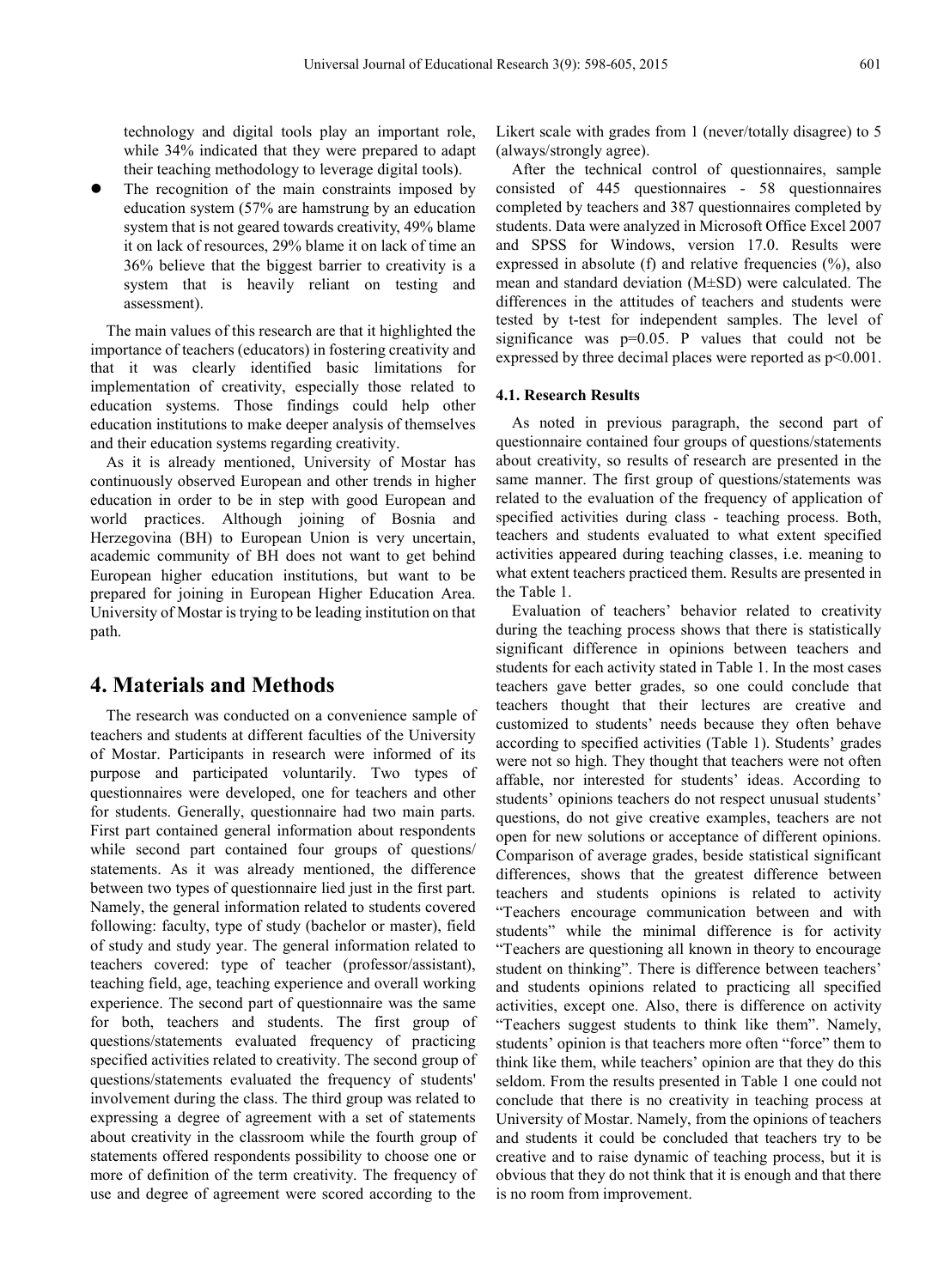|                                                                                             |                   | $M\pm SD$         |         |  |
|---------------------------------------------------------------------------------------------|-------------------|-------------------|---------|--|
| <b>Statement</b>                                                                            | $T(n=58)$         | $S(n=387)$        | $P*$    |  |
| Teachers appreciate the unusual questions.                                                  | $4,138\pm0,826$   | $2,964\pm1,131$   | $0.001$ |  |
| Teachers appreciate imaginative and unusual ideas.                                          | 4,207±0,811       | $2,987 \pm 1,083$ | $0.001$ |  |
| Teachers show students that their ideas have value.                                         | $4,379\pm0,721$   | $3,261 \pm 1,068$ | $0,001$ |  |
| Teachers are connected with the evaluation of the causes and consequences.                  | 3,966±0,878       | $2,920 \pm 0,885$ | $0,001$ |  |
| Teachers engage a more detailed discussion of others' ideas.                                | $3,569 \pm 0,797$ | $2,917 \pm 1,055$ | $0,001$ |  |
| Teachers suggested students to think like them                                              | $2,431\pm0,975$   | $3,346 \pm 1,117$ | $0,001$ |  |
| Teachers allow students to express their creativity                                         | $4,345 \pm 0,785$ | $3,382 \pm 1,137$ | $0.001$ |  |
| Teachers use case studies from real world as learning tools                                 | $4,448 \pm 0,680$ | 3,282±1,087       | $0.001$ |  |
| Teachers show their creativity                                                              | $3,931 \pm 0,835$ | $3,163 \pm 1,044$ | $0,001$ |  |
| Teachers encourage communication between and with students                                  | $4,466 \pm 0,842$ | $3,044\pm1,156$   | $0.001$ |  |
| Teachers encourage students to develop self-confidence to work in unpredictable situations. | $4,172\pm0,861$   | $2,897\pm1,147$   | $0.001$ |  |
| Teachers provide learning situations in which there are no correct answers.                 | $3,241 \pm 1,144$ | 2,638±0,970       | $0.001$ |  |
| Teachers are friendly to different new solution and accept different opinions.              | $4,362\pm0,693$   | $3,103\pm1,018$   | $0.001$ |  |
| Teachers are questioning all known in theory to encourage student on thinking.              | $3,603 \pm 1,059$ | $3,072 \pm 1,060$ | $0.001$ |  |

**Table 1.** Results related to frequency of practicing specified activities during class

T – Teacher; S – Student; M-mean; SD – standard deviation;

\*t-test for independent samples

The second group of statements evaluated the frequency of students' involvement during the classes. The results are presented in Table 2.

| During the course, students are encouraged to | $M\pm SD$         | $\mathbf{p}$      |         |
|-----------------------------------------------|-------------------|-------------------|---------|
|                                               | $T(n=58)$         | $S(n=387)$        |         |
| participate in a constructive discussion      | $4,466 \pm 0,655$ | $3.013 \pm 1.017$ | < 0.001 |
| express their views                           | $4,534\pm0,655$   | $3,145\pm1,096$   | $0.001$ |
| express their own ideas                       | $4,586 \pm 0,622$ | $3,168\pm1,046$   | $0.001$ |
| give constructive suggestions                 | $4,586 \pm 0,676$ | $3,049\pm0,982$   | $0.001$ |
| give new solutions of problems                | $4,431\pm0,752$   | $3,101\pm1,034$   | $0.001$ |
| guide classes to be of interest for them      | $3,931\pm0,934$   | $2,829\pm1,102$   | $0.001$ |

**Table 2.** Results related to frequency of students' involvement during the classes

T – Teacher; S – Student; M-mean; SD – standard deviation;

\*t-test for independent samples

As expected, teachers and students evaluated differently encouragement of students on participation during the classes. Looking at average grades at range from 1 (never) to 5 (always) it is visible how teachers thought that they were dedicated to students and encouraged them to participate in discussions, to express their ideas and views, to give proposals and solutions. Average grades for specified activities are around 4.5 with relatively low standard deviations which mean very small variations in answers of teachers. When the encouraging of students to guide classes to be of interest for them (in the framework of course) is in question, the results show a little lower average grade, but it could be concluded that teachers are open for students interests, of course in the framework of courses. Namely, it is obvious that teachers are aware how teaching process does not mean just ex cathedra knowledge transfer, but

encouragement and development of students thinking about theme of lecture. Variations of teachers' opinions for these activities are greater than for others. From the students' standpoint, the analysis of frequency related to encouragement of students to activities specified in Table 2 showed up considerably worse grades. Average grades are around 3 which indicate that, according to students' opinion, teachers did not often encourage students to actively participate at classes. Generally, students think that teachers do not encourage them enough to be active participants of teaching process which leads to conclusion that classical, ex cathedra approach is still prevailing.

The third group of statements was related to a degree of creativity in classroom. Results of respondents' agreement or disagreement with offered statements are presented in Table 3.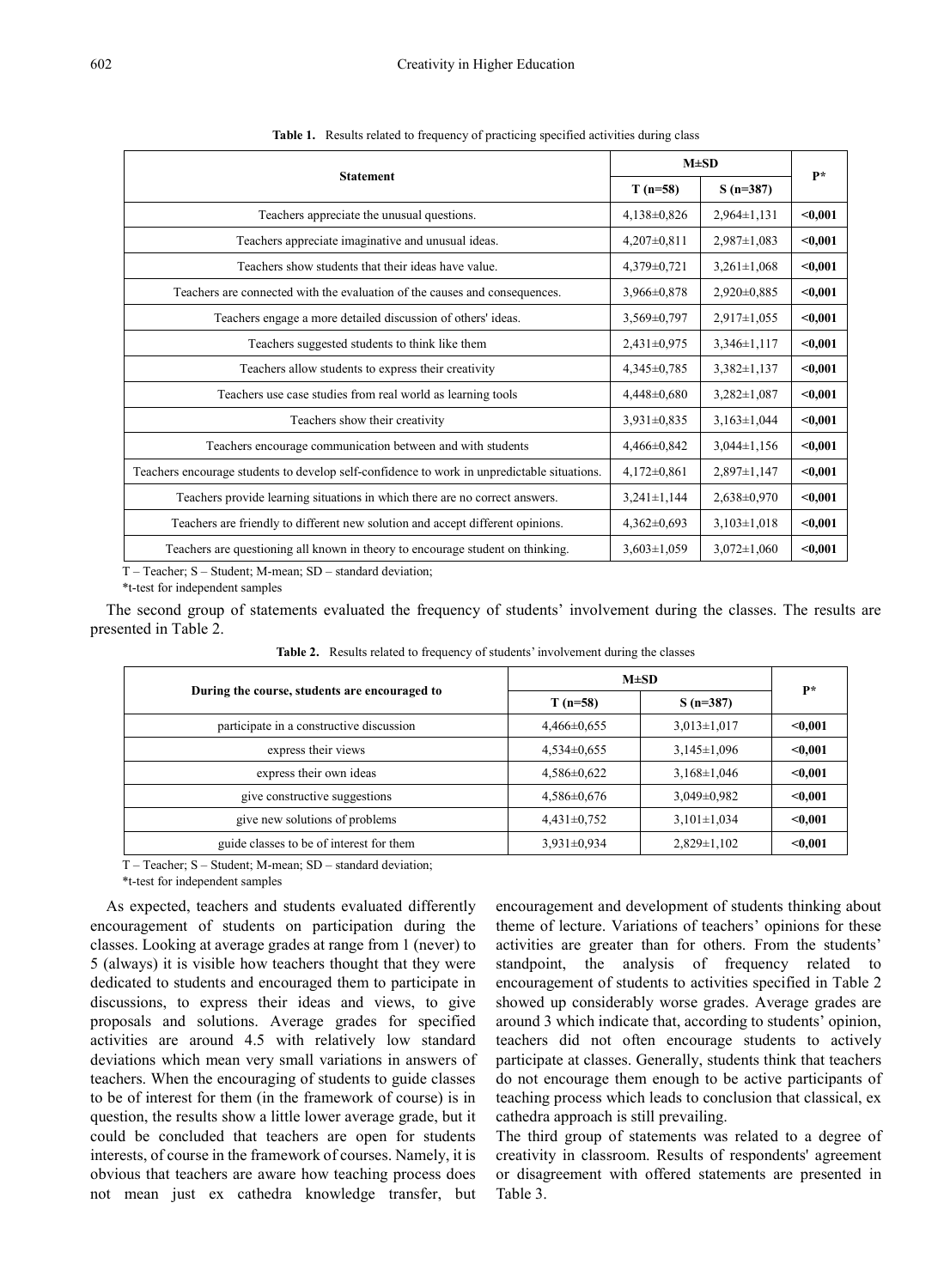|                                                                                                                  | $M \pm SD$        |                   | $P*$    |
|------------------------------------------------------------------------------------------------------------------|-------------------|-------------------|---------|
| <b>Statement</b>                                                                                                 | $T(n=58)$         | $S(n=387)$        |         |
| Students should be encouraged to be creative.                                                                    | $4,793\pm0,487$   | $4,558\pm0,768$   | 0,002   |
| Lessons need to be oriented towards new methods of learning.                                                     | $4,397\pm0,724$   | $4,289\pm0.918$   | 0,396   |
| Teachers are the main instigators of students' creativity.                                                       | $3,707\pm0.973$   | $3,762 \pm 1,089$ | 0,715   |
| Creativity of students depends on the characteristics of teachers.                                               | $3,828 \pm 0,958$ | $4,041\pm0,959$   | 0,114   |
| All student perceptions/experiences of a problem should be considered.                                           | $3,690\pm0.863$   | $4,026\pm0,952$   | 0,012   |
| It is more important to communicate with students than to lecture planned material.                              | $3,086 \pm 1,204$ | $3,858 \pm 1,069$ | 0,000   |
| Students can guide running of lectures.                                                                          | $3,293\pm0.955$   | $3,628 \pm 0,980$ | 0.015   |
| Each problem has unique solution.                                                                                | $1,655\pm0.965$   | $2,530\pm1,420$   | < 0.001 |
| To successfully pass the exam the student needs to answer the question exactly as it is<br>stated in literature. | $1,879 \pm 1,027$ | $2,129\pm1,309$   | 0,100   |
| Students can have their opinion about a problem that is completely different from<br>teachers' opinion.          | $4,172\pm0,881$   | $3,912 \pm 1,137$ | 0,047   |

**Table 3.** Results related to degree of creativity in classroom

T – Teacher; S – Student; M-mean; SD – standard deviation;

\*t-test for independent samples

Opinions of respondents about statements related to creativity in teaching process are variegated. The results of research show that there are statistically significant differences for some of the statements, while differences in average grades are obvious for all statements. Both teachers and students think that students should be encouraged on creativity. It means that during lectures teachers should use new methods of learning and accept that it could be significant difference between their and students' opinions about the same thing. It is interesting to notice that both, teachers and students, think that teachers have main role in encouraging students to creativity and that efficiency of encouragement is dependent on personal characteristics of teachers. Also, it is necessary to point out differences in grades for statements "Each problem has unique solution" and "To successfully pass the exam the student needs to answer the question exactly as it is stated in literature". Since the classical - ex-cathedra approach in teaching process is still prevailing; one could expect higher agreement of teachers. Strange, but students agreed more with that statements. It is necessary to stress that the level of agreement is relatively low for both of them (average grades are about 2).

In the Chapter 2 different definitions of creativity were

stated. So, the fourth group of statements offered respondents possibility to choose one or more of definition of term creativity (multiple choices were allowed). Results are presented in Table 4.

In the Chapter 2 different definitions of creativity were stated. So, the fourth group of statements offered respondents possibility to choose one or more of definition of term creativity (multiple choices were allowed). Results are presented in Table 4.

Results presented in Table 4 show that both, teachers and students, often connect creativity with "generating new ideas" (65.5% of teachers and 68.2% of students). It is also the most often answer for students, after that follow "be nimble", "experimenting", "seeing the world in different ways" and "search for novelty". The most often answer for teachers is "thinking outside the box", after that follow "generate new ideas", "combining different ideas", "seeing the world in different ways" and "inventing, innovating and producing new things". The rarest answer in both groups of respondents was "adapt to the existing frameworks". It is expected because obedient adaptation to existing framework has nothing to do with creativity, unless if it is a new way of adaptation.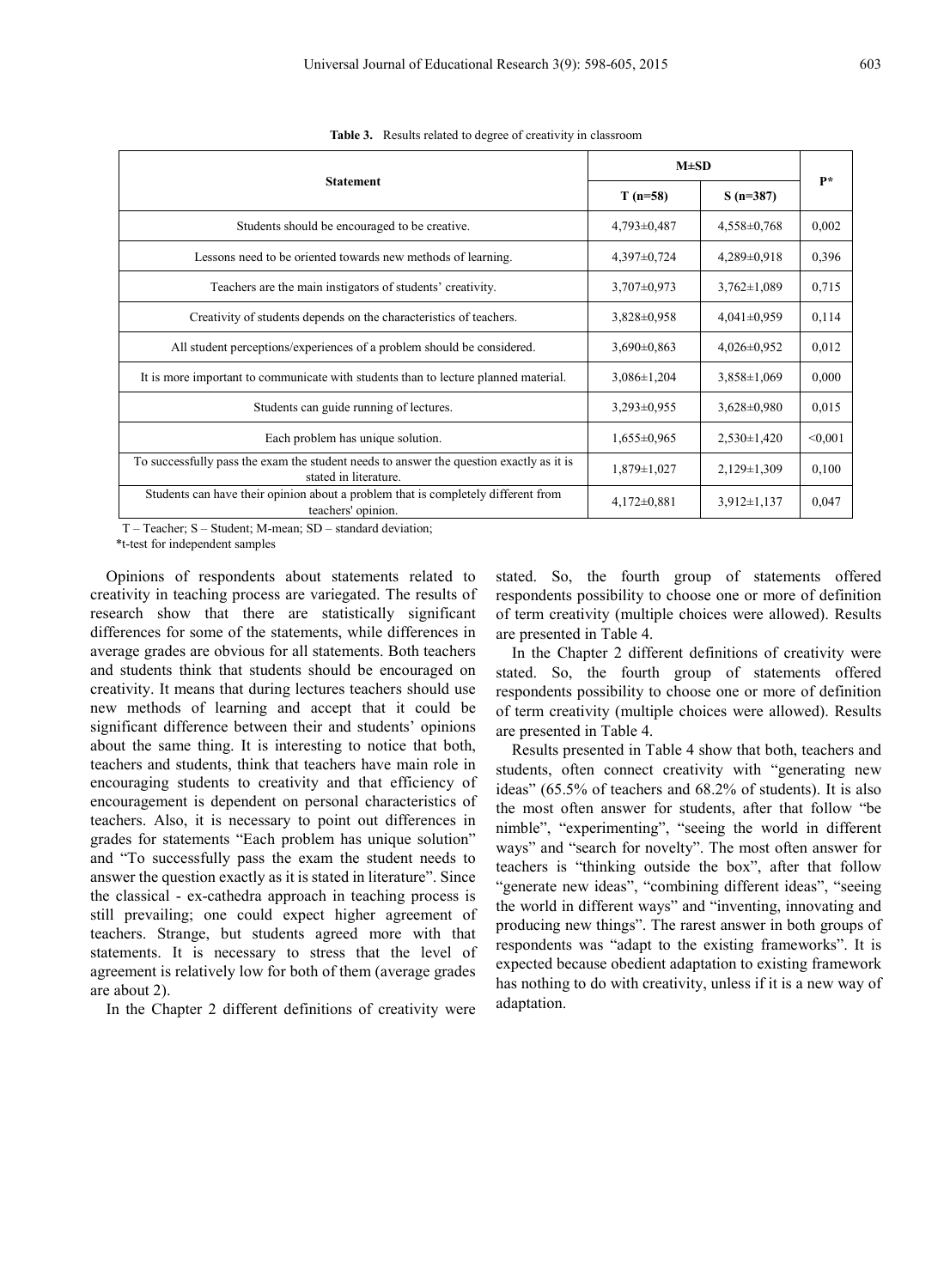| Creativity means                                               | $T(n=58)$ |               | $S(n=387)$ |               |
|----------------------------------------------------------------|-----------|---------------|------------|---------------|
|                                                                | $f^*$     | $\frac{0}{0}$ | $f^*$      | $\frac{0}{0}$ |
| generate new ideas                                             | 38        | 65,5%         | 264        | 68,2%         |
| thinking outside the box                                       | 39        | 67,2%         | 207        | 53,5%         |
| search beyond the obvious                                      | 19        | 32,8%         | 89         | 23,0%         |
| seeing the world in different ways                             | 34        | 58,6%         | 209        | 54,0%         |
| inventing, innovating and producing new things                 | 31        | 53,4%         | 201        | 51,9%         |
| adaptation of the things that someone else invented            | 21        | 36,2%         | 67         | 17,3%         |
| do things that nobody has done before                          | 19        | 32,8%         | 142        | 36,7%         |
| do things that others have done before, but in a different way | 25        | 43,1%         | 128        | 33,1%         |
| combining different ideas                                      | 37        | 63,8%         | 190        | 49,1%         |
| see unusual connections between existing things/concepts       | 22        | 37,9%         | 89         | 23,0%         |
| be nimble                                                      | 22        | 37,9%         | 238        | 61,5%         |
| be curious                                                     | 25        | 43,1%         | 202        | 52,2%         |
| search for novelty                                             | 26        | 44,8%         | 210        | 54,3%         |
| explore and discover new and unknown                           | 23        | 39,7%         | 150        | 38,8%         |
| critically reflect on the current world                        | 20        | 34,5%         | 71         | 18,3%         |
| adapt to the existing frameworks                               | 1         | 1,7%          | 36         | 9,3%          |
| experiment                                                     | 28        | 48,3%         | 230        | 59,4%         |
| take the risk                                                  | 19        | 32,8%         | 198        | 51,2%         |
| analyze                                                        | 16        | 27,6%         | 137        | 35,4%         |
| synthesize                                                     | 16        | 27,6%         | 65         | 16,8%         |

**Table 4.** Results of respondents understanding of creativity

T – Teacher; S – Student;

\*- multiple choice

#### **5. Conclusions**

Since the main aim of this preliminary research was to investigate the awareness of teachers and students of the University of Mostar related to the necessity to enhance creativity within and by academic community, the authors could conclude that results of research completely fulfill that aim. Namely, the results of research presented in this paper show that teachers and students of University of Mostar are aware of necessity of creativity in teaching process. As it is expected, there are differences in opinions between respondents because creativity during lectures is differently experienced and vary from field to field and theme to theme. Although equally participation of both, teachers and students, in educational process is constantly pointed out, their roles, rights and obligations are different, so it is logical that their opinions are also different.

Evaluation of teachers' behavior related to creativity during the teaching process shows that there is statistically significant difference in opinions between teachers and students. It is obvious that teachers evaluated themselves better than students evaluated them. Generally, students think that teachers do not encourage them enough to be active participants of teaching process. Although teachers did not get high grades for some of specified activities, one could not say that they are not creative. But, according to

students' opinions expressed in this research, prevailing model of teaching at University of Mostar is still ex cathedra, so it is necessary that all stakeholders make an additional effort to enhance creativity, not just in teaching process, but in research, management and other activities of University. Some preconditions for enhancing creativity were already done – the last *Strategy of development of the University of Mostar 2012-2016* highlights the necessity of fostering creativity in all segments of University life.

The research presented in this paper is the first research related to creativity conducted at University of Mostar and it could be good base for further research in this field. It is important to stress that teachers had to evaluate themselves, so their results should be taken with caution. In order to get more relevant and objective data it is necessary to increase sample, validate the instrument of research and to include independent evaluators to get data relevant for successful decision making related to fostering creativity at University of Mostar.

## **REFERENCES**

[1] Z. Fields, C.A. Bisschoff A Theoretical Model to Measure